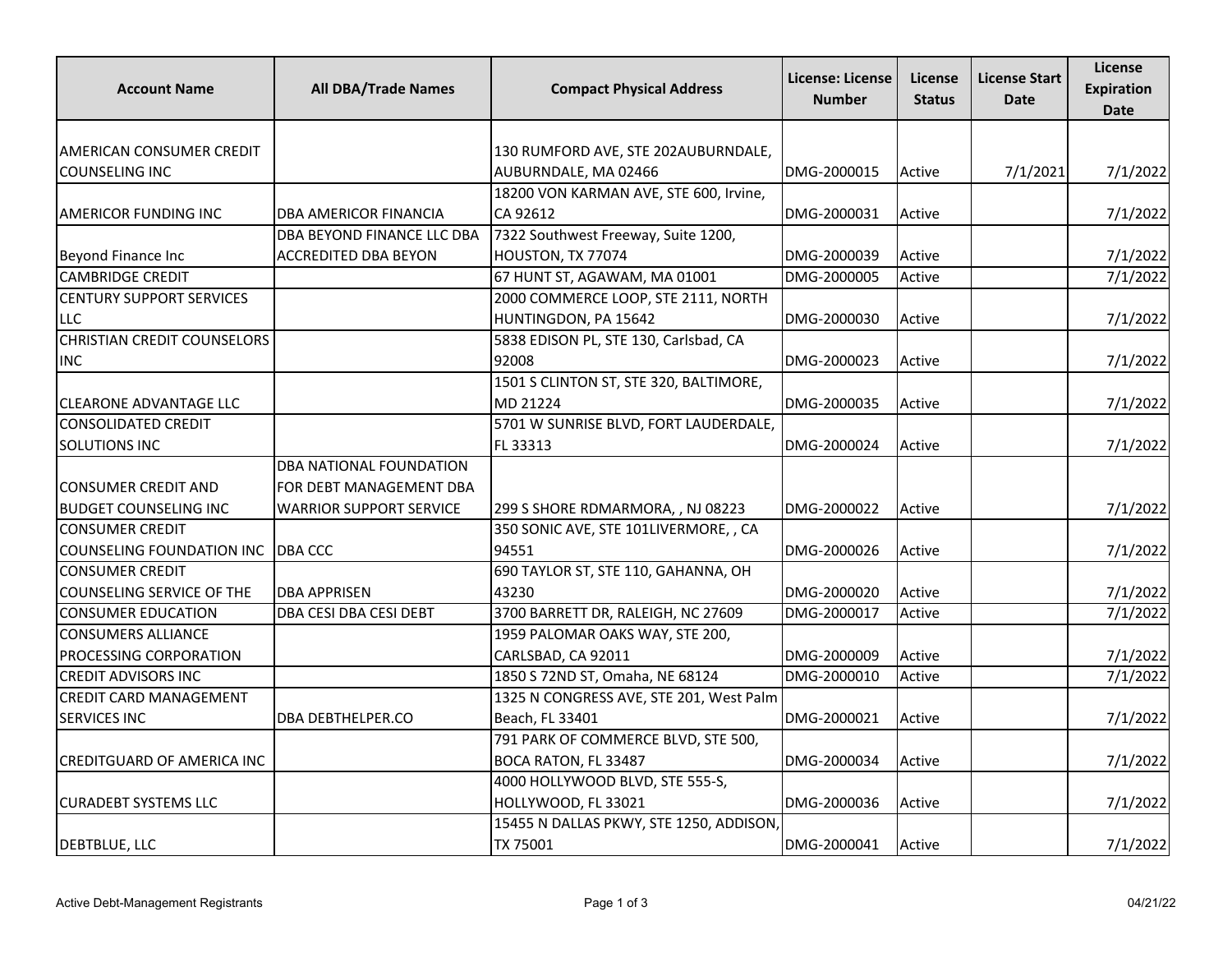| <b>DEBT MANAGEMENT CREDIT</b>       |                                  | 1100 POWERLINE RD, STE 101, DEERFIELD                          |             |        |           |          |
|-------------------------------------|----------------------------------|----------------------------------------------------------------|-------------|--------|-----------|----------|
| <b>COUNSELING CORP</b>              |                                  | <b>BEACH, FL 33442</b>                                         | DMG-2000038 | Active |           | 7/1/2022 |
|                                     |                                  | 6213 N CLOVERDALE RD, STE 100, BOISE, ID                       |             |        |           |          |
| <b>DEBT REDUCTION SERVICES INC</b>  |                                  | 83713                                                          | DMG-2000016 | Active |           | 7/1/2022 |
|                                     |                                  | 5257 Buckeystown Pike, Frederick, MD                           |             |        |           |          |
| Debt Settlement Group Inc           | <b>DebtRX</b>                    | 21704                                                          | DMG-2000045 | Active | 1/10/2022 | 7/1/2022 |
| <b>DEBTWAVE CREDIT</b>              |                                  | 9325 SKY PARK CT, STE 260, SAN DIEGO, CA                       |             |        |           |          |
| COUNSELING, INC.                    |                                  | 92123                                                          | DMG-2000037 | Active |           | 7/1/2022 |
|                                     |                                  | 1349 EMPIRE CENTRAL DR, STE 710,                               |             |        |           |          |
|                                     |                                  |                                                                | DMG-2000040 |        |           |          |
| DEMAND DEBT RELIEF, LLC             |                                  | DALLAS, TX 75247<br>2450 Hollywood Blvd, Suite 401, Hollywood, |             | Active |           | 7/1/2022 |
|                                     |                                  |                                                                |             |        |           |          |
| <b>Encompass Recovery Group LLC</b> |                                  | FL 33020                                                       | DMG-2000001 | Active | 4/7/2021  | 7/1/2022 |
| <b>FAMILY CREDIT COUNSELING</b>     | <b>DBA FAMILY CREDIT</b>         |                                                                |             |        |           |          |
| <b>SERVICE INC</b>                  | <b>MANAGEMENT SERVICE</b>        | 4304-06 CHARLES ST, ROCKFORD, IL 61108                         | DMG-2000014 | Active |           | 7/1/2022 |
| <b>FAMILY FINANCIAL EDUCATION</b>   |                                  | 724 FRONT ST, STE 340, EVANSTON, WY                            |             |        |           |          |
| <b>FOUNDATION</b>                   |                                  | 82930                                                          | DMG-2000007 | Active |           | 7/1/2022 |
|                                     | DBA DEBTHELPAMERICA.COM          |                                                                |             |        |           |          |
|                                     | DBA FREEDOM FINANCIAL            |                                                                |             |        |           |          |
|                                     | <b>NETWORK DBA</b>               |                                                                |             |        |           |          |
|                                     | FREEDOMPLUS.COM DBA              |                                                                |             |        |           |          |
|                                     | FREEDOM DEBT DBA FREEDOM         |                                                                |             |        |           |          |
|                                     | DEBT HELP DBA FREEDOM DEBT       |                                                                |             |        |           |          |
|                                     |                                  | RELIEF USA DBA FREEDOM DEBT 1875 S GRANT STREET, STE 400, SAN  |             |        |           |          |
| <b>FREEDOM DEBT RELIEF LLC</b>      | <b>REDUCTION DBA DEBT</b>        | MATEO, CA 94402                                                | DMG-2000028 | Active |           | 7/1/2022 |
| <b>GARDEN STATE CONSUMER</b>        |                                  | DBA NOVADEBT DBA NAVICORE 200 U.S. HIGHWAY 9, MANALAPAN, NJ    |             |        |           |          |
| <b>CREDIT COUNSELING INC</b>        | SOLUTION                         | 07726                                                          | DMG-2000006 | Active |           | 7/1/2022 |
|                                     | <b>DBA GREENPATH DEBT</b>        |                                                                |             |        |           |          |
|                                     | SOLUTIONS DBA ACCEL DBA          |                                                                |             |        |           |          |
|                                     | ACCEL MEMBERS FINANCIAL          |                                                                |             |        |           |          |
|                                     | COUNSELING DBA CONSUMER          |                                                                |             |        |           |          |
|                                     | <b>CREDIT COUNSELING SERVICE</b> | 36500 CORPORATE DR, FARMINGTON HILLS,                          |             |        |           |          |
| IGREENPATH INC                      | OF NORTHERN COLORADO AND         | MI 48331                                                       | DMG-2000008 | Active |           | 7/1/2022 |
|                                     |                                  | 5750 MAJOR BLVD, STE 300, ORLANDOFL,                           |             |        |           |          |
| <b>INCHARGE DEBT SOLUTIONS</b>      | dba INCHARG                      | 32819                                                          | DMG-2000013 | Active |           | 7/1/2022 |
|                                     |                                  | 1200 Morris Sr. Suite 300, Chesterbrook, PE                    |             |        |           |          |
| JGW Debt Settlement LLC             | J.G. Wentworth                   | 19087                                                          | DMG-2000044 | Active | 11/2/2021 | 7/1/2022 |
|                                     |                                  |                                                                |             |        |           |          |